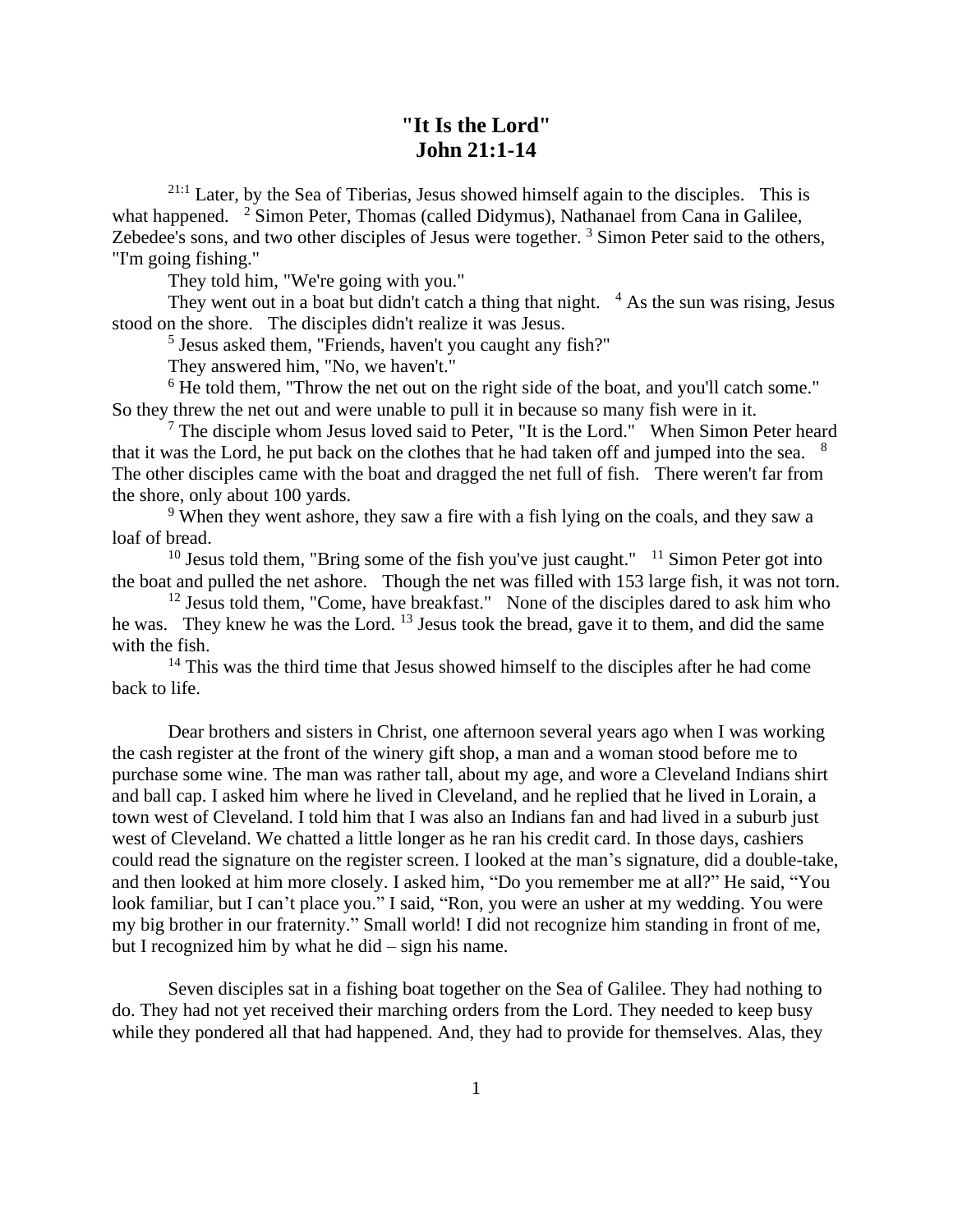had a miserable night of fishing. They were ready to call it quits and row ashore when a man, about a football field distance away, called to them and told them to lower their net on the other side of the boat. They did not recognize the man at first. Perhaps they were too tired. Maybe they had left their bifocals ashore. Maybe they were not expecting to see anyone so early in the morning. But immediately, their net was filled to overflowing. Something seemed familiar, and suddenly John understood it, he recognized Jesus not by sight but by Jesus' action. "Lower your nets." When had John heard that before? Luke, chapter 5, Jesus tells Peter, "'Put out into deep water, and let down your nets for a catch.' Simon answered, 'Master, we have worked hard all night and haven't caught anything. But because you say so, I will let down the nets.' When they had done so, they caught such a large number of fish that their nets began to break." After a night of fruitless toil, John recognizes that something has just changed and cries out: "It is the Lord."

## I. The Lord is with us.

Following Jesus' initial appearances to his disciples in Jerusalem, he instructed them to wait for him in Galilee. Like all of us, the disciples probably could not just sit around twiddling their thumbs. They were too "antsy," had too much on their minds. You know how it is. When events reshape your life, when lots of things are running through your mind, when you are anticipating a change or challenge, it is hard to sit still and hard to sleep. Sometimes, too, "idle hands are the devil's workshop." So, Peter decided to take control of what he could. He returned to what he knew best, with what he felt most comfortable — fishing.

Although Peter could decide to go fishing, and the other disciples could decide to go with him, they could not decide for the fish. A decade ago one February, when I went ice-fishing with my son and brothers, I spent the first-day drilling holes and baiting hooks. Everyone else caught something but I didn't, no matter what I did. Peter, John, and the others put out their net but the fish would not cooperate. Doesn't that reflect our experience with the world sometimes? We make our plans. We double-check our preparations. We attempt to cover every contingency, but the world does not cooperate. During the 1980s and early 90s, people expressed their frustrations with a set of comical rules based on real observations. These were called "Murphy's Laws," for example, "If anything can go wrong, it will, and at the most inconvenient time so as to cause the greatest inconvenience to the greatest number of people." Then there is Etorre's observation on Murphy's Law, "Murphy was an optimist."

Looking at our text, maybe we should look at the disciples in a different way. These were real people. They had the same worries, concerns, and needs that we all do. They had mortgages and taxes to pay; they had overhead to consider. They needed to work to eat. There was no social welfare agency that offered support for out-of-work disciples of a crucified religious leader. They also could not run to the local mental health clinic and receive support for their confusion and mixed emotions. Anyway, the disciples spent a night fishing but they did not catch anything. Maybe that was not their intention. Perhaps all they wanted to do was to pass a little time, engage in some "guy talk," swap some sea stories and drink a few beers. However, they still needed to provide for their families, at least Peter did. Unfortunately, the night resulted in nothing tangible, no fish to take to market. Instead, there was wear and tear on the nets, boats, and the disciples'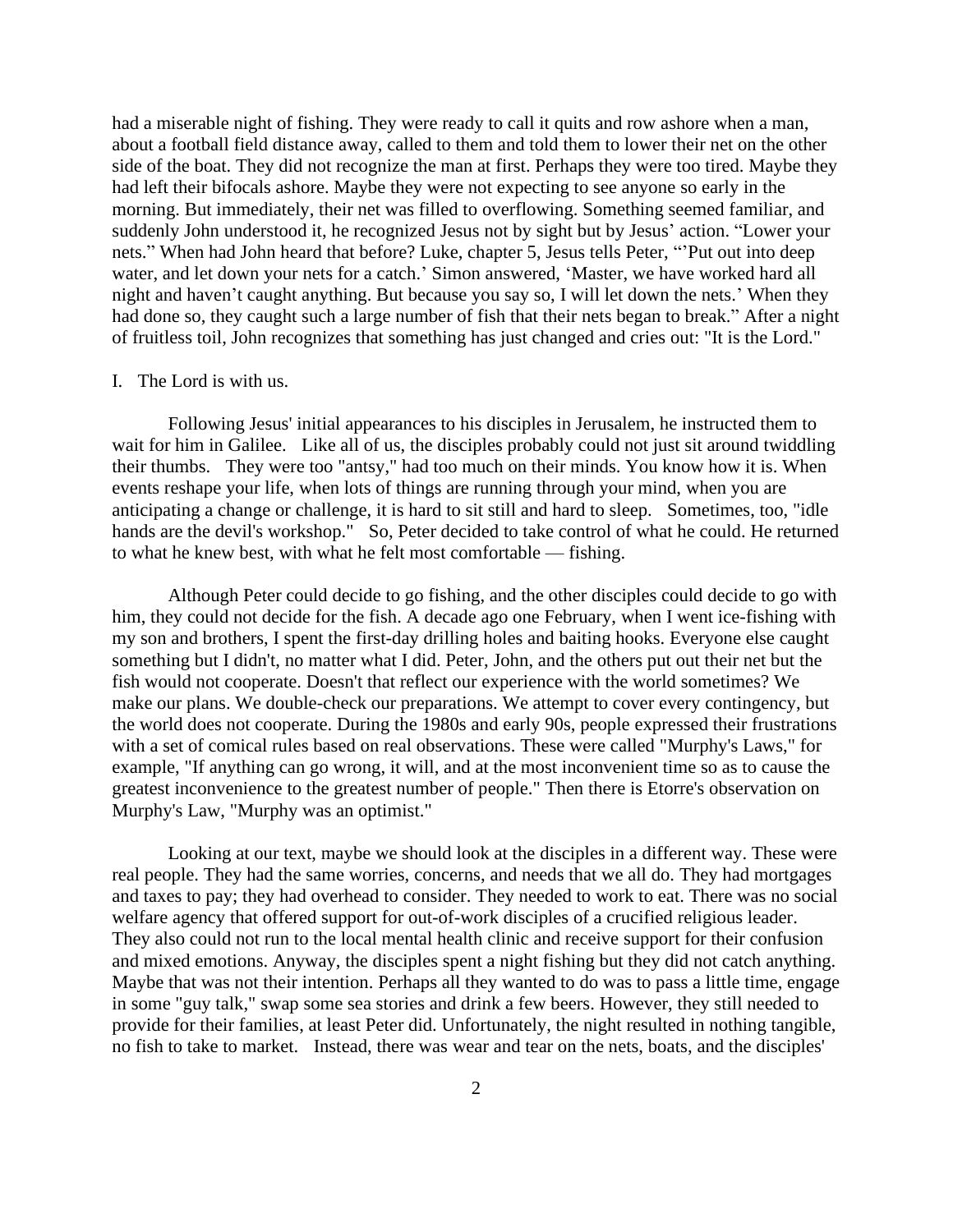nerves as well.

So often life is like that. We do not seem to get ahead. We must run faster just to remain in place. Reverses like illness or unemployment cause us to go backward. Several years ago, I read with great interest the stories of a number of bank mergers. Nations Bank took over Barnett Bank. People were "right-sized" because of the merger. Just about the time employees thought the bloodletting was over, Nations Bank announced another mega-merger. Employees again wondered about their futures. A chaplain friend of mine from Okinawa was selectively early retired from active duty two months before he was considered for promotion. When we toil in vain, when we fail to realize our plans, when circumstances seem to beat us down, we become anxious and ask, "Where is God?"

The Lord is with us. He knows about the disciples in the boat, and he appears to them, although they do not recognize him initially. A man from the shore calls to the disciples in the boat and tells them to let down their net on the other side of the boat. I can imagine the ensuing conversation among the disciples after a long night of futile fishing.

"Who does this guy think he is? We have been out all night!" complains one.

"That's ridiculous," grumbles another. "Left side of the boat, right side of the boat, what difference does it make?"

"The fish just aren't biting," replies the third. "It's too windy. The moon is in the wrong quarter, whatever."

Nonetheless, the disciples let down their nets one more time, and lo and behold, they catch so many fish that their net threatens to break. Suddenly, John puts two and two together. He recognizes the signature. He declares, "It is the Lord."

So, what is my point? We do not see Jesus now. Our sight is blurry, our recognition clouded, and our expectations minimal. We need to meditate and observe Jesus' hand all around us. We need to listen to his voice as he calls to us from Holy Scripture, serves us in worship, and feeds us at his table.

Our loving Lord watches us. He sees our struggles. He knows our setbacks and pains. He comes to us. The Bible reminds us of this many times. David, a man familiar with trials, wrote, "For in time of trouble he shall hide me in his pavilion . . . he shall set me on a high rock." (Psalm 27:5) The Lord speaks through the prophet Jeremiah, "Can anyone hide himself in secret places, so I shall not see him? Do I not fill heaven and earth?" (23:24) John quotes Jesus' promise, "I am the good Shepherd; and I know my sheep . . ." (John 10:14)

If God knows, we can take comfort, for He also has the power to help. Jesus told his disciples before his ascension, "All power in heaven and on earth, has been given to me." (Matthew 28:20)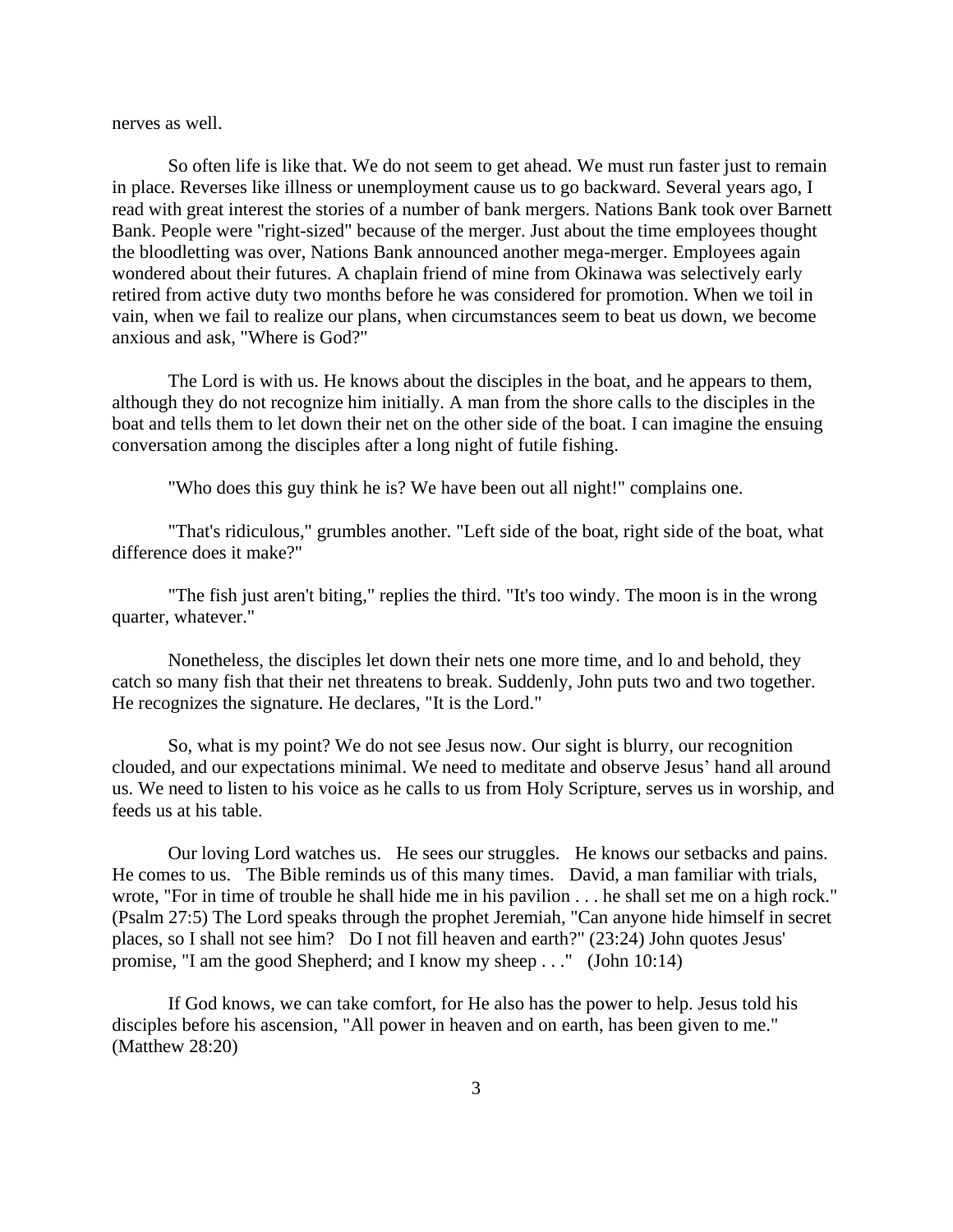II. The Lord is with us with his power.

The Lord is with us with his power. That morning long ago, Jesus performed a double miracle. First, he gave the disciples 153 large fish. I suppose someone might make a big deal about the number of fish. One hundred fifty-three seems like a strange number, but maybe the point is just that Jesus provides abundantly. I have heard also that the number represents the number of species of fish in the Sea of Galilee at the time. The disciples caught one of each fish, representing all the fish. Jesus had commissioned the disciples as fishers of men, and they would soon go into all the world, and to all people.

Second, the Lord prepared a table for his disciples. That may not seem like much of a miracle when compared to the resurrection or even to the feeding of the five thousand. However, it shows the Savior's abiding care and his ability to answer our needs. It further reminds us of what David said about the "good shepherd. "You prepare a table before me in the presence of my enemies; you anoint my head with oil, my cup overflows" (Psalm 23:5). Jesus revealed his power, his ability to care and to help. He cleansed lepers. He restored sight to the blind. He enabled the lame to walk. He raised the dead from their graves.

Christ's power is available to us too. He supplies us with our daily bread. We ask God for it in the Lord's prayer. David assures us in another of his psalms, "The eyes of all look expectantly to you, and you give them their food in due season" (Psalm 145:15). He helps us in every need. At times he removes our trials. I think every one of us can recall times when we seemed overwhelmed. We went to God in prayer and the issues became manageable. But there are other times when God does not simply make the problems go away. Instead, He may give us a more precious blessing. He gives us the strength to bear our trials. A sign outside a church carried the message, "Smooth seas do not make skillful sailors." The apostle Paul knew intimately the manner of God's presence and power. Many times, Paul lived through difficult challenges with his Lord's help. Paul wrote, "No temptation has overtaken you except such as is common to man; but God is faithful, who will not allow you to be tempted beyond what you are able, but with the temptation will also make the way of escape, that you will be able to bear it." (1 Corinthians 10:13) Paul wrote later to the Philippians, ". . . for I have learned in whatever state I am, to be content . . . I can do all things through Christ who strengthens me." (4:11, 13)

What power we have available! Hence, we pray, taking all our petitions and requests to God, with thanksgiving. As we pray, we trust. Jesus told us, "And whatever things you ask in prayer, believing you will receive." (Matthew 21:22)

III. The Lord is with us with his grace.

The Lord is with us with his grace. He appeared to his disciples in his time, but he also came when the disciples needed him. He provided for the immediate needs of the disciples – emotional, physical, and most especially spiritual needs. He refreshed their hungry bodies and nourished their weary spirits. He gave them temporal bread, but more importantly, he gave them